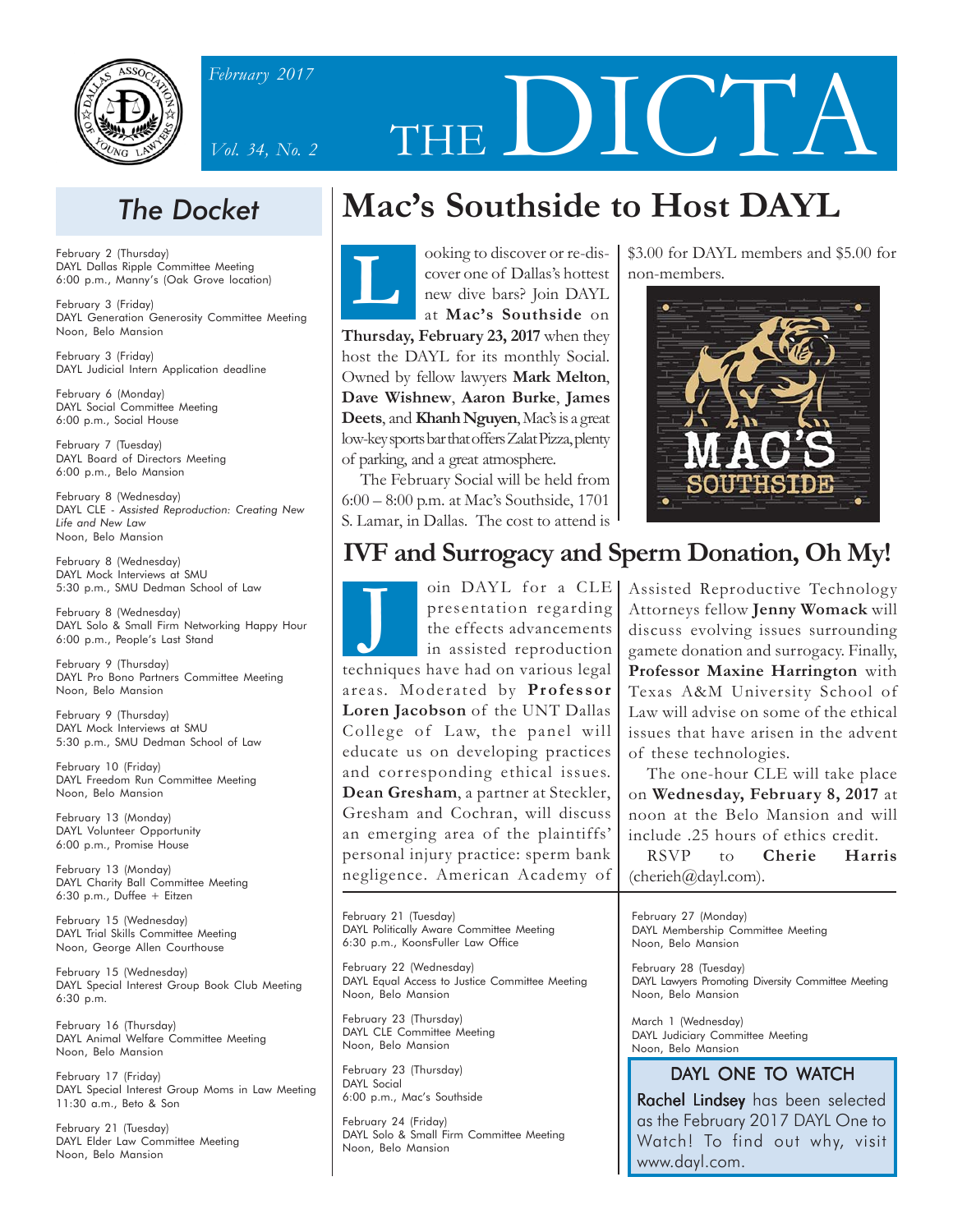# THE DICTA

### Alex Bolton, *Editor*

*214-220-7420 l 214-220-7422 fax* www.dayl.com Cherie Harris *Executive Director Published monthly by the* **DALLAS ASSOCIATION OF YOUNG LAWYERS** *2101 Ross Avenue Dallas, Texas 75201*

## **DAYL BOARD OF DIRECTORS** Tutive Director<br> **DARD OF DIRECTORS**<br> **OFFICERS**<br>
Simon *President*

Paul Simon*, President* Jennifer Ryback*, President-Elect* Charlie Gearing*, Vice President* Justin Gobert*, Treasurer* Alex Bolton*, Secretary* Stephanie Gause*, Imm. Past President*

> **DIRECTORS** Nnamdi Anozie Aubrey Boswell Stefanie Bradshaw Helen Hutton Marisa Jeffrey, *DWLA Liaison* Andy Jones Whitney Keltch Rex Mann

Nicole Mu**ñ**oz*, DHBA Liaison* Barbara Pelaez Janet Landry Smith, *DAABA Liaison* Koi Spurlock, *JLTLA Liaison* Paige Tackett Ashley Withers

EX OFFICIO Alex Bell*, TYLA Director* Aaron Burke*, TYLA Director* Jay Forester*, TYLA Director* Rusty O'Kane*, ABA YLD District 26 Rep Tim Newman, TYLA Director Courtney Barksdale Perez, TYLA Director Laura Geisler*, *Chair, Fellows of the DAYL Foundation Jennifer Birdsall, Texas A&M Law Student Liaison Caitlin Wilkinson, SMU Dedman School of Law Student Liaison*

*Copy Deadline for March Issue:* February 15, 2017 Alex Bolton *Email: abolton@duffee-eitzen.com*

*Articles in The Dicta are provided for informational use only, and are in no way intended to constitute legal advice or the opinions or views of the DAYL.*

## *From the President*

## **What is Your Theme?**

recently had the privilege and honor of attending the Dallas Bar Association's Martin Luther King, Jr. Justice Award Luncheon. The **Rev. Richie Butler** of St. Paul United Methodist Church was the MLK, Jr. Justice Award recipient. Rev. Butler gave a resounding message that chal-

lenged attendees to define the theme in their life. As Rev. Butler noted, every superhero has a theme song. He then posed the following question to the attendees: What is your theme? In essence, he was asking, what is your purpose in life?

This is an extremely important question for us as young lawyers. As young lawyers, our day-to-day tasks and work usually are

not within our control. Our law firms and the partners to whom we report often control when and how much we work. More important to this discussion of theme, our law firms and partners often dictate *how* we practice law.

I remember during my first year in practice, my boss told me how to respond to opposing counsel. I realized that I was not responding in my voice, but rather simply was a vessel through which my boss spoke to opposing counsel. Fortunately, my boss was ethical and I never was placed in the difficult position in which I had to refuse to be his vessel. Not everyone is as fortunate.

When we are faced with those difficult decisions, it's important that we have already established our theme. Let that theme be your guide to handling those situations, both professionally and in your





*Paul W. Simon*

daily life. So, what is your theme? If you can't answer that question, it does not mean you do not have a theme; you just likely have not defined it clearly.

My theme is to help others. This shapes and guides how I practice law and how I manage my firm. Regularly we take calls from people with questions about their em-

> ployment or employees. My firm does not charge a consultation fee even though we know that 90% of these individuals have no legal claims and simply need direction, guidance, or a simple sounding board. I know these people would pay a consultation fee and from a business perspective that would increase our revenue, but my theme tells me that we cannot and will not operate that way.

If you were not able to immediately answer the question about your theme, I challenge you to take some time to reflect upon and define that answer. Define your mission in life and make sure you are doing something to further that mission every day.

I mentioned at the outset that Rev. Butler noted that every superhero has his or her own theme song. So in closing, I will leave you with the theme song from one of my favorite childhood cartoon superheroes:

*Captain Planet, he's our hero, Gonna take pollution down to zero Gonna help him put us under, Bad guys who like to loot and plunder.*

*\_\_\_\_\_\_\_\_\_\_\_\_\_*

*Paul W. Simon is a Founding Partner at Simon Paschal PLLC practicing in Labor & Employement Law.*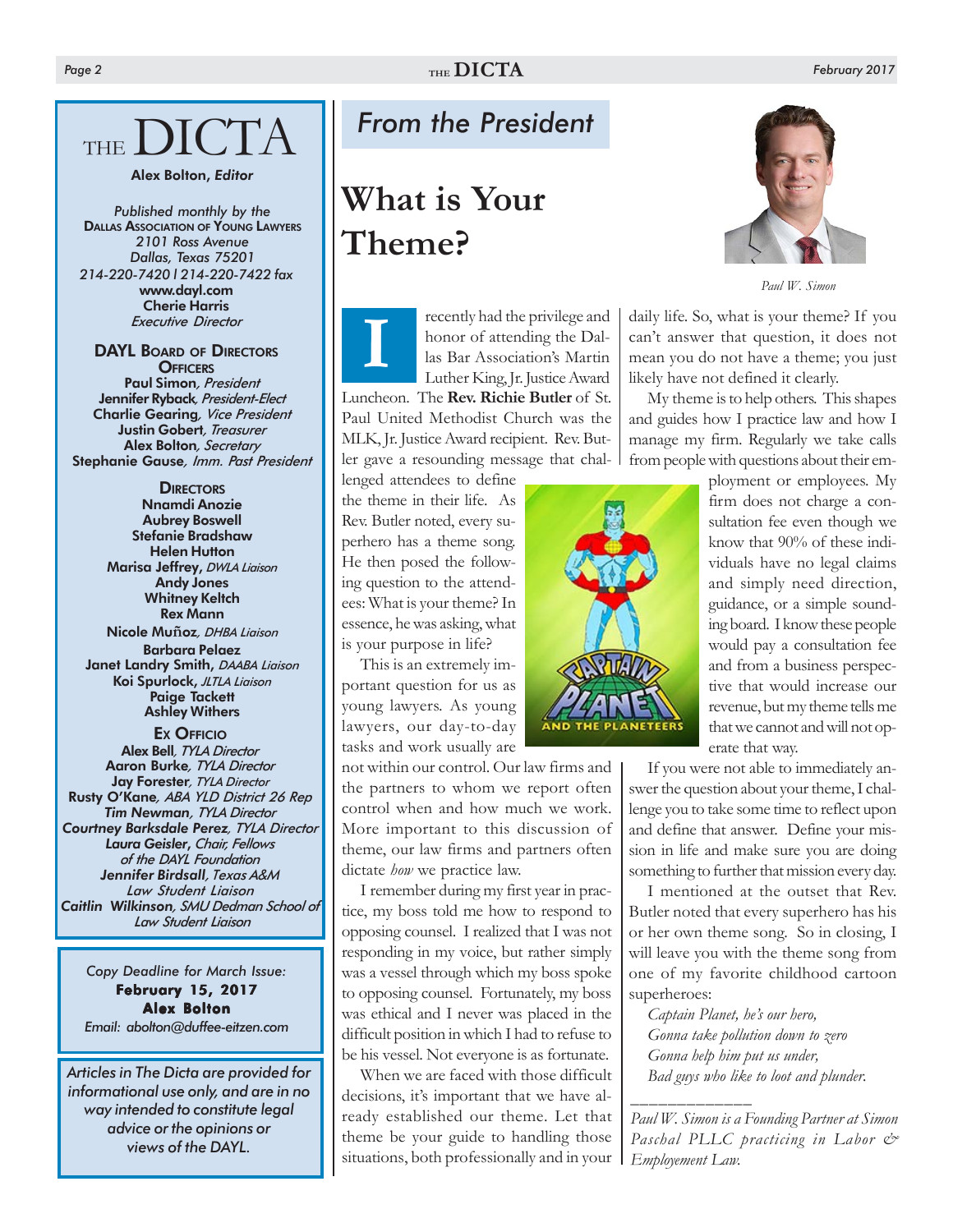## DAYL Calls for Nominations for Prestigious Awards

• Outstanding Young Lawyer Award - Recognizing a young lawyer who is 36 years of age or younger as of June 1, 2016 and who is licensed in Texas in good standing with the State Bar. The DAYL Awards Committee will consider all outstanding qualities of a nominee, including (1) exemplified professional proficiency; (2) service to the profession; and (3) service to the community.

Liberty Bell Award - Recognizing a non-lawyer of any age who has made a selfless contribution to the community by strengthening the effectiveness of the American system of justice. Criteria to be considered include someone who: (1) promotes a better understanding of our form of government, especially the Bill of Rights; (2) encourages greater respect for the law and the courts; (3) stimulates a deeper sense of individual responsibility; (4) contributes to the effective functioning of our institutes of government; and (5) instills a better understanding and appreciation of the rule of law.

 Outstanding Mentor Award - Recognizing a lawyer in Dallas who has consistently demonstrated a commit ment to mentoring young lawyers. Nominees must be licensed to practice law in Texas and in good standing with the State Bar. Criteria to be considered include: (1) service as a role model to young lawyers; (2) fostering the development of young lawyers; and (3) significant contributions to the profession and/or the community.

*Nominations may be made by individuals, groups of individuals, or organizations. The nomination deadline for each award is March* 13, 2017 and nomination forms are located at http://dayl.com/awards/. Questions? Email **Jennifer Ryback** (jryback@mcslaw.com).

# **In Case You Missed It…How to Best Use Your Legal Team: Managing Paralegals and Other Associates**

*by Amanda Thurman*

n January 11, 2017, the DAYL<br>presented How to Best Use Your<br>Legal Team: Managing Paralegals<br>and Other Associates. The terrific presented *How to Best Use Your Legal Team: Managing Paralegals and Other Associates*. The terrific panel consisted of **Sarah Rogers** of Thompson, Coe, Cousins & Irons, LLP, **Bill Richmond** of Platt Cheema Richmond PLLC, and **Timothy Newman** of Haynes and Boone, LLP. **Alex More** of Carrington, Coleman, Sloman & Blumenthal, L.L.P. served as moderator. The discussion focused on how to interpret and apply Rules 5.01, 5.02, 5.03 and 5.05 of the Texas Disciplinary Rules of Professional Conduct, and also featured some practical tips for working with junior associates and non-lawyer staff. Some highlights from the program:

• If you are a partner or senior associate supervising another attorney, frequent communication is critically important – you have to make your management duties a priority. You want to instill confidence in the supervised attorney to complete the work even in your absence, but be careful that important checks are not skipped.

• Be proactive in spotting and address-

ing potential ethical issues – try to anticipate issues and take them to your ethics committee or general counsel before they become problems. If possible, it's best to bring them in before a final decision is made as how to proceed. Tip: If you don't have an ethics committee or general counsel readily available to you, the State Bar of Texas has an ethics helpline. Your malpractice insurer may have one, as well.

• If you hire someone outside your firm for a particular job, it's best to treat them as if they are in-house as much as possible. Communicate with them regularly about what they are working on. Let them know your expectations and try to talk through potential issues at the outset (i.e. conflicts, storage of sensitive information, maintaining confidentiality in shared offices).

• When delegating work to junior attorneys, paralegals and staff, take into account which people have the skills, experience and knowledge for the task – not just whether they're available at the moment. Think down the road and predict potential pitfalls, and build in checkpoints for them

to check in with you. Make sure they know which information they can share with other parties, and what they can agree to (and what they cannot). If there is a confidentiality order in the case, make sure everyone on the team (including staff) knows about it.

• Starting out as a young lawyer, it's a good idea to do everything yourself at first. As you become more proficient and comfortable, you can begin delegating more tasks to staff and paralegals. Remember that, as the attorney, you are still responsible for the work product at the end of the day – so be sure to review and ensure it is accurate and complete.

• If you have more experience with a certain type of technology than other people on your team, it can be helpful to sit down and walk them through it. Be creative: think about what other types of technology or programs your team is not currently using that could be useful or increase efficiency. If you know you are going to be working with a certain technology or program often, see if you can request specialized training for the members of your team.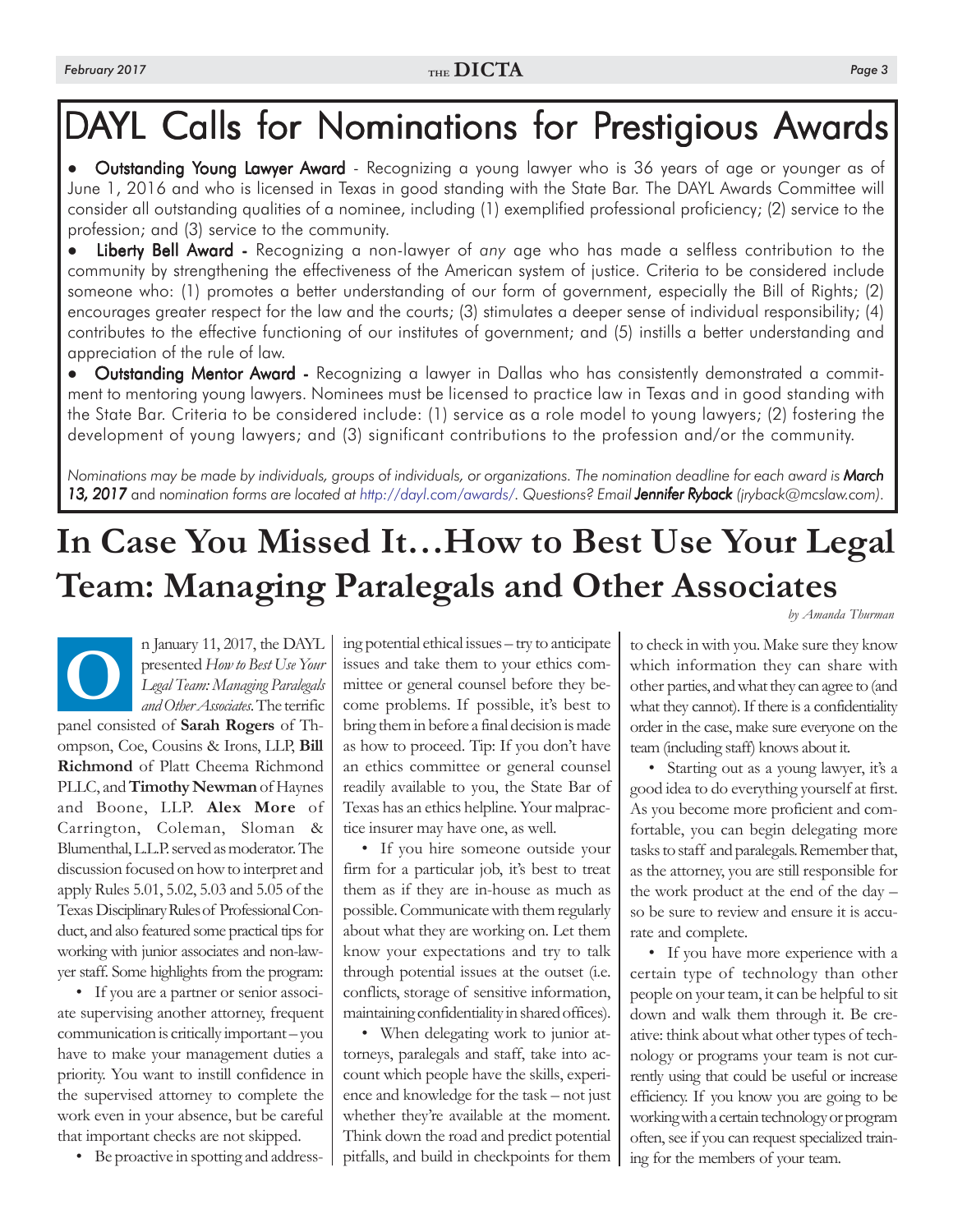## Page 4 **February 2017**  $A$

## DALLAS ASSOCIATION OF YOUNG LAWYERS 2017 SUMMER JUDICIAL INTERN PROGRAM APPLICATION DEADLINE FEBRUARY 3, 2017

The Dallas Association of Young Lawyers invites first- and second- year law students to apply for this summer's Judicial Intern Program. Judges from Dallas-area civil, criminal, probate, family, and appellate courts will be participating. Applicants must have completed first-year civil procedure and legal writing courses before June 2017. Courses in evidence and criminal or appellate procedure are helpful, but not required.

Internship selections will be made by the participating judges in February and March. Applicants must be willing to commit to a six-week, full-time voluntary internship during the summer months and are expected to honor any commitments made to the judges. The internship is unpaid and individual schedules will be determined by the judges. A \$500 stipend my be available to law students who demonstrate a financial need.

For more information about the program or the stipend, visit http://www.dayl.com/judicial-intern.

# **DAYL Expands Lawyer on Loan Program** *by Adrian Bower*

AYL has expanded its Law-<br>yer on Loan Program to in-<br>clude opportunities in<br>Carrollton, Dallas, Plano, yer on Loan Program to include opportunities in Carrollton, Dallas, Plano, Rockwall, and Royse City. The program, which began as a pilot program in the Fall of 2016, helps young lawyers gain valuable courtroom and trial experience. Lawyers selected to participate in the program are supervised by experienced prosecutors and have the opportunity to try minor criminal offenses to juries and to judges. The assignment is an updaid position.

Depending on the location, participants will try cases one day weekly or monthly for a three- to six-month period. The program participants will be respon-

sible for reviewing case files set for trial, selecting a jury, giving opening statements, examining the witnesses, preparing jury charges, and making closing arguments, all with the guidance and supervision of an experienced prosecutor.

One past participant described the program as a "great opportunity to practice trial procedures in the presence of actual jurors, judges, and opposing counsel."

The DAYL Lawyer on Loan Committee wishes to thank the City of Carrollton, City of Dallas, City of Plano, Rockwall County, and Royse City for participating in this program and creating an environment where DAYL members can improve their advocacy skills in actual trial settings.

Congratulations to **Hansary Laforest**, **Francis Nathan**, and **Andrew Wooley** who were selected to participate in the 2016 pilot program! Congratulations also goes to the following participants who were selected for the spring of 2017: **Ben Parsons** (Parsons Law Firm), **Barrett Robin** (Norton Rose Fulbright), **Brittney Johnson** (Sedgwick), **Claire Carroll** (Munsch Hardt), **Gabriela Vega** (Equal Justice Center), and **Jason Miller** (Miller Law Firm).

For information about upcoming opportunities to participaate in the DAYL Lawyer on Loan Program, please email Cherie Harris (cherieh@dayl.com).

The DAYL Law Student Assistance Committee is seeking volunteers to conduct mock interviews with law students at each of the area's three law schools. By serving as a mock interviewer, you will be helping law students prepare for their upcoming interviews for summer internships and clerkships. The interviews will be held as follows (click the link to sign up):

SMU Mock Interviews (Feb. 8 & 9, 5:30 – 8:00 p.m.): http://www.signupgenius.com/go/409044eaca82aa0f85-mock

A&M Mock Interviews at the Belo Mansion (March 8 & 9, 5:30 – 7:30 p.m.): www.SignUpGenius.com/go/20F094BAAA923A2F94-texas

UNT Dallas Mock Interviews (March 21, 11:45 a.m. – 12:45 p.m. & 4:45 p.m. – 5:50 p.m.): https://unt.az1.qualtrics.com/SE/?SID=SV\_9WyX4nb6GCPqccZ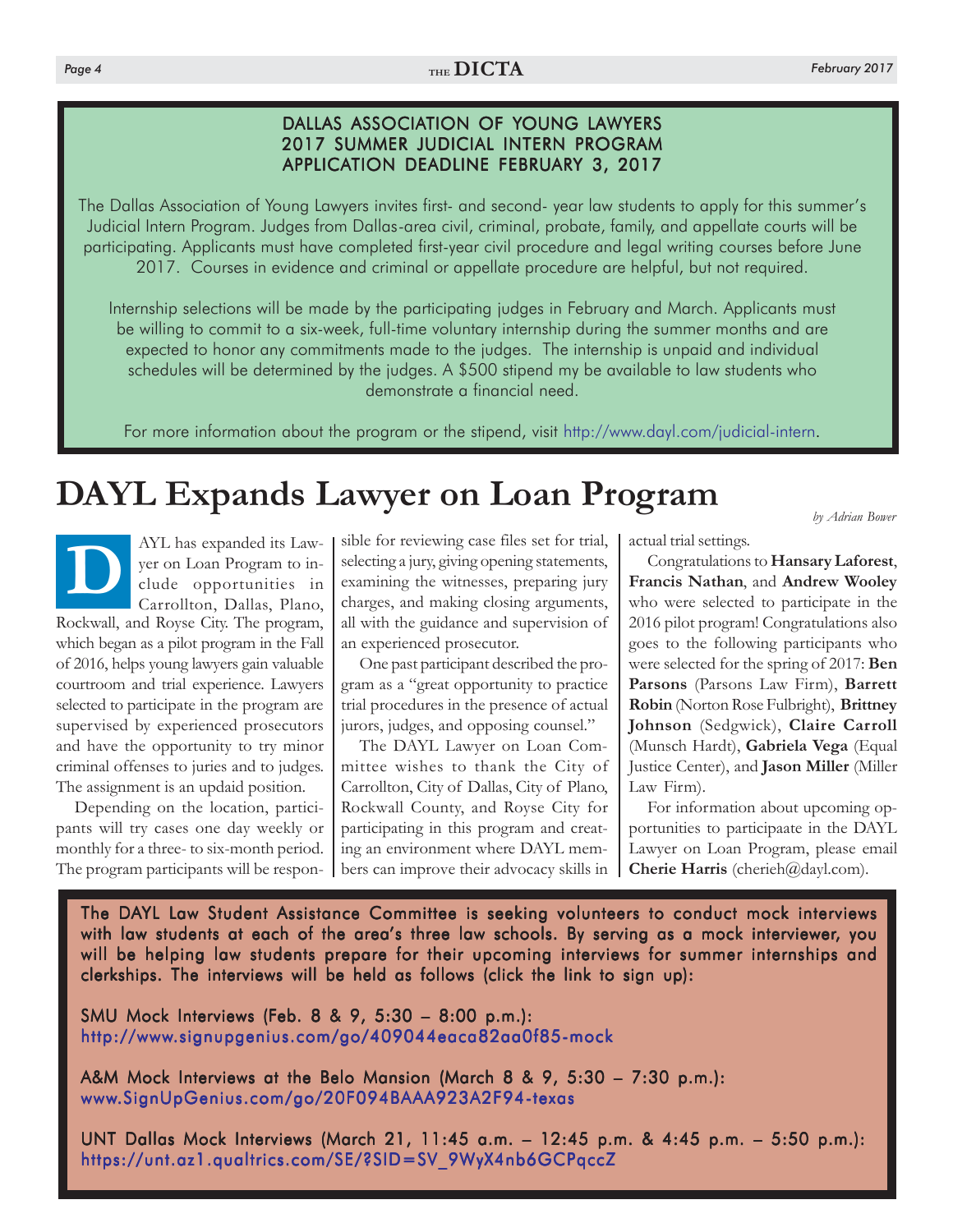**W**

## **Top 10 Free and Low-Cost Legal Research Resources**

*by Ashley Withers*

hen I graduated from law school, I knew that there was Westlaw and Lexis. I had no idea of the

abundance of legal research resources beyond these databases. I now specialize in legal and business research as a Research Attorney at Jackson Walker, LLP. I am writing today to share some free and low-cost research tools beyond the resources you may have learned about in law school.

**1. Texas State Law Library Ebooks and Databases**, https:// [www.sll.texas.gov/library-resources/](https://www.sll.texas.gov/library-resources/collections/digital-collection/) collections/digital-collection/

Access federal and Texas-specific ebooks, Texas statutes dating back to 1879, law journal articles on EBSCO and HeinOnline, a National Survey of State Laws on Gale Virtual Reference Library, and more. All you need to do is register online for a library card.

### **[2. Texasbarcle.com](http://www.texasbarcle.com/CLE/OLHome.asp)**, http:// www.te xasbar c l e .com/CLE/ OLHome.asp.

Search the State Bar of Texas's online library of CLE articles from the past several years. The state bar has several introductory 101 courses in employment law, family law, bankruptcy, immigration, and more, which can guide you in how to handle your first case. Likewise, the State Bar has articles in advanced areas of the law. Most articles are less than \$30. Better yet, take the full course under [Online Classes / mp3s, http://](http://www.texasbarcle.com/CLE/OCSearch2.asp) www.texasbarcle.com/CLE/ OCSearch2.asp

### **3. Texas Legislature Online**

A great source to search for old versions of Texas law, legislative history, and the status of pending legislation. When conducting legislative history in Westlaw or Lexis, you'll see a Case History or Credits at the end of the statute section you are looking at. To review the bill file of the relevant legislation, you can look up the House or Senate bill dating back [to 1989 here: http://](http://www.capitol.state.tx.us/Home.aspx) www.capitol.state.tx.us/Home.aspx

And when you need to look up old [versions of statutes, search here: http://](http://www.statutes.legis.state.tx.us/StatutesByDate.aspx) www.statutes.legis.state.tx.us/ StatutesByDate.aspx

**4. Legislative Reference Library of Texas**[, http://www.lrl.state.tx.us/legis/](http://www.lrl.state.tx.us/legis/billSearch/index.cfm) billSearch/index.cfm

Contains access to legislative bill files from the 63rd Legislature (1973) to the present.

### **5. Worldcat.org**

Search across multiple local libraries to quickly locate primary and secondary sources. You'll find that the Dallas Public Library, our local law schools, and the Dallas County Law Library house vast resources.

### **6. Texas Transaction Guide**

My favorite resource for transactional legal forms and explanations is the Texas Transaction Guide, which is a LexisNexis publication and is available online with a subscription. You can also access this resource in print at no-cost at the Dallas County Law Library.

### **7. EDGAR**

Another great resource for transactional sample documents is EDGAR, which contains corporate filings of publicly-traded companies. Exhibits of the companies' yearly and quarterly filings often contain legal agreements such as executive employment agreements, operating agreements, and consulting agreements. Note that legal agreements are typically filed as an Exhibit that begins with a "10." Perform a fulltext search here to identify sample agreements:

## https://searchwww.sec.gov/ [EDGARFSClient/jsp/](https://searchwww.sec.gov/EDGARFSClient/jsp/EDGAR_MainAccess.jsp) EDGAR\_MainAccess.jsp

## **8. Sample Litigation Forms & Guides**

In the realm of litigation, there are several incredibly helpful guides and secondary sources. Many of these are available online for a fee through Lexis

or Westlaw. However, many of these resources you can access at no cost at a local library. Use Worldcat.org to find the location of the resource quickly.

- Dorsaneo's Texas Litigation Guide;
- Moore's Federal Practice;
- O'Connors;

• Texas Practice Guide in various practice groups, including real estate litigation and insurance litigation; and

• Casemaker, which is available through your State Bar of Texas account, provides you access to low-cost forms in several practice areas.

### **9. Legal Research Guide**s

When you are delving into an area of law that you are unfamiliar with, sometimes, you don't know where to start. When you find yourself in that situation, reference a relevant research guide. Many law schools publish research guides. Georgetown [Law has several excellent resources, http:/](http://guides.ll.georgetown.edu/home) /guides.ll.georgetown.edu/home.

## **10. Casemaker and Fastcase**

Conduct case law and statutory research at no cost through you State Bar of Texas account.

\_\_\_\_\_\_\_\_\_\_\_

*Ashley Withers is a Research Attorney at Jackson Walker, LLP. She can be reached via email at awithers@jw.com or phone at (214) 953-6027.*

## VOLUNTEERS NEEDED

Join DAYL for a volunteer project with homeless youth at the Promise House (https://promisehouse.org).

Volunteers will decorate cookies, make cards, and play games with the kids from 6:00 – 8:00 p.m. on Monday, February 13. If you are interested in volunteering, RSVP to Cherie Harris (cherieh@dayl.com).